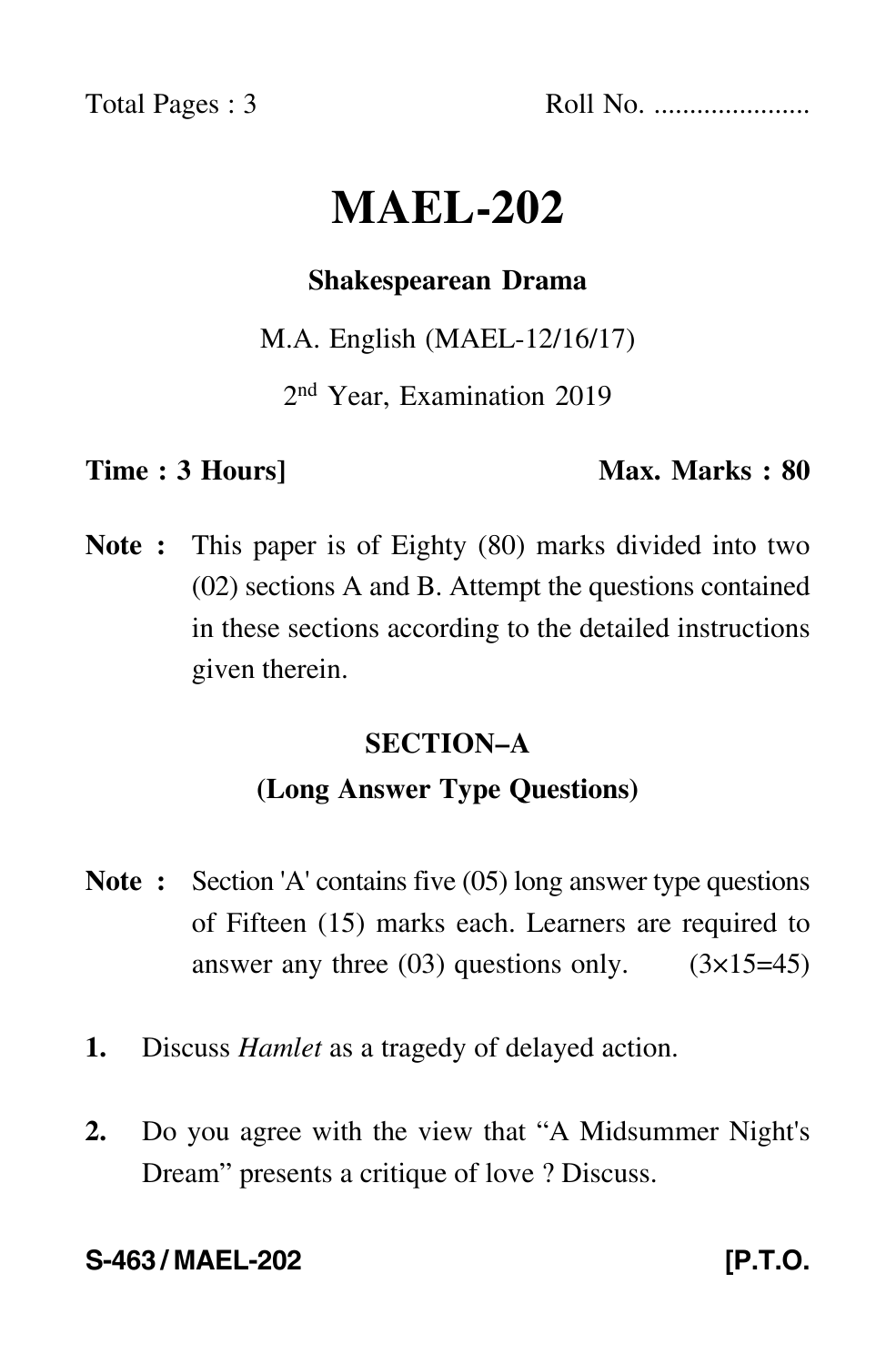- **3.** Write a detailed note on the theme of *Antony and Cleopatra*.
- **4.** The Tempest celebrates human values like mercy and forgiveness. Justify the statement by your analysis of the plot of the play.
- **5.** What is a Comedy ? Discuss any three kinds of comedy that you are familiar with.

### **SECTION–B (Short Answer Type Questions)**

- **Note :** Section 'B' contains eight (08) short answer type questions of Seven (07) marks each. Learners are required to answer any five (05) questions only.  $(5 \times 7 = 35)$
- **1.** Give a short character sketch of Ophelia.
- **2.** Write a short note on the significance of supernatural elements in the play *A Midsummer Night's Dream*.
- **3.** Comment on the relationship between Prospero and Caliban.
- **4.** Critically examine the opening scene of *Hamlet*.
- **5.** Attempt a character sketch of Cleopatra.
- **S-463 / MAEL-202 [ 2 ]**